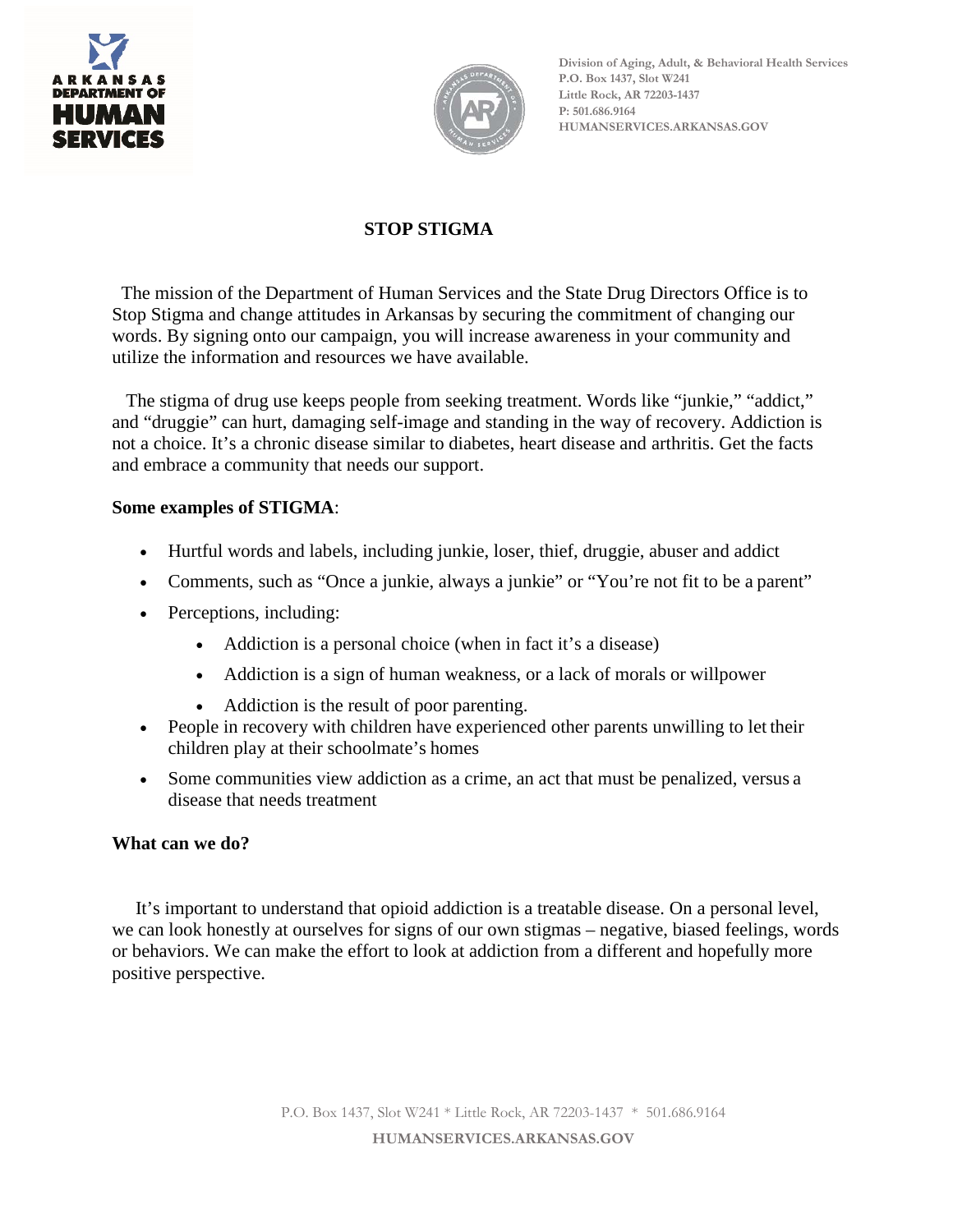



**Division of Aging, Adult, & Behavioral Health Services P.O. Box 1437, Slot W241 Little Rock, AR 72203-1437 P: 501.686.9164 HUMANSERVICES.ARKANSAS.GOV**

We are all affected by the current epidemic of opioid addiction. Many people know someone who struggles with addiction, or who is in treatment or recovery.

- We can all be part of the solution
- We can take a stand against stigma
- We can support treatment opportunities
- We can encourage people in recovery
- Most importantly, we can talk about addiction amongst our friends and family members to hopefully address the misperceptions about addiction, treatment options and long-term recovery
- Each of us can commit to not using hurtful or damaging words about those who face addiction

## **This is what we will provide your organization**:

- A poster with the Stop Stigma pledge
- Buttons for taking the pledge
- Stop Stigma mirror cards
- Copy of this language to change your words

#### **All that we ask is**:

- Your organization sign the Stop Stigma poster
- Place the poster in your business
- Send us a photo of the poster being signed at [StopStigma@dhs.arkansas.gov](mailto:StopStigma@dhs.arkansas.gov)

 Contact us to receive more information and learn how you can get involved at [StopStigma@dhs.arkansas.gov](mailto:StopStigma@dhs.arkansas.gov) OR 501-683-5908

# Need Help? Call

## 1-844-763-0198